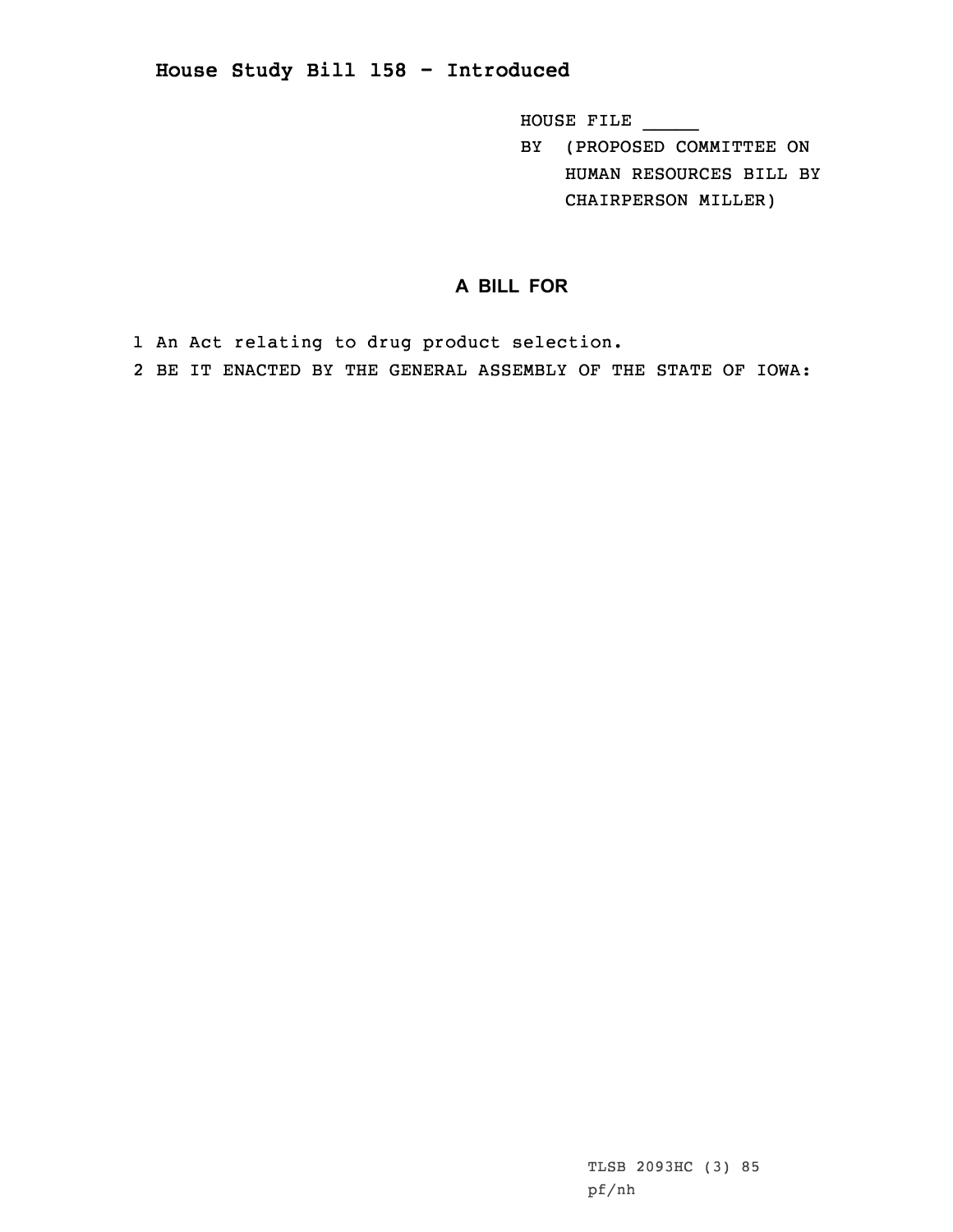1 Section 1. Section 155A.13A, Code 2013, is amended to read 2 as follows:

3 **155A.13A Nonresident pharmacy license —— required, renewal,** 4 **drug product selection, discipline.**

 1. *License required.* <sup>A</sup> pharmacy located outside of this state which delivers, dispenses, or distributes by any method, prescription drugs or devices to an ultimate user in this state shall obtain <sup>a</sup> nonresident pharmacy license from the board. The board shall make available an application form for <sup>a</sup> nonresident pharmacy license and shall require such information it deems necessary to fulfill the purposes of this section. <sup>A</sup> nonresident pharmacy shall do all of the following in order to obtain <sup>a</sup> nonresident pharmacy license from the board:

14 *a.* Submit <sup>a</sup> completed application form and an application 15 fee as determined by the board.

 *b.* Submit evidence of possession of <sup>a</sup> valid license, permit, or registration as <sup>a</sup> pharmacy in compliance with the laws of the state in which it is located, <sup>a</sup> copy of the most recent inspection report resulting from an inspection conducted by the regulatory or licensing agency of the state in which it is located, and evidence of compliance with all legal directions and requests for information issued by the regulatory or licensing agency of the state in which it is located.

24 *c.* Submit <sup>a</sup> list of the names, titles, and locations of all principal owners, partners, or officers of the nonresident pharmacy, all pharmacists employed by the nonresident pharmacy who deliver, dispense, or distribute by any method prescription drugs to an ultimate user in this state, and of the pharmacist in charge of the nonresident pharmacy. <sup>A</sup> nonresident pharmacy shall update the list within thirty days of any addition, deletion, or other change to the list.

32 *d.* Submit evidence that the nonresident pharmacy maintains 33 records of the controlled substances delivered, dispensed, or 34 distributed to ultimate users in this state.

35 *e.* Submit evidence that the nonresident pharmacy provides,

-1-

LSB 2093HC (3) 85 pf/nh 1/4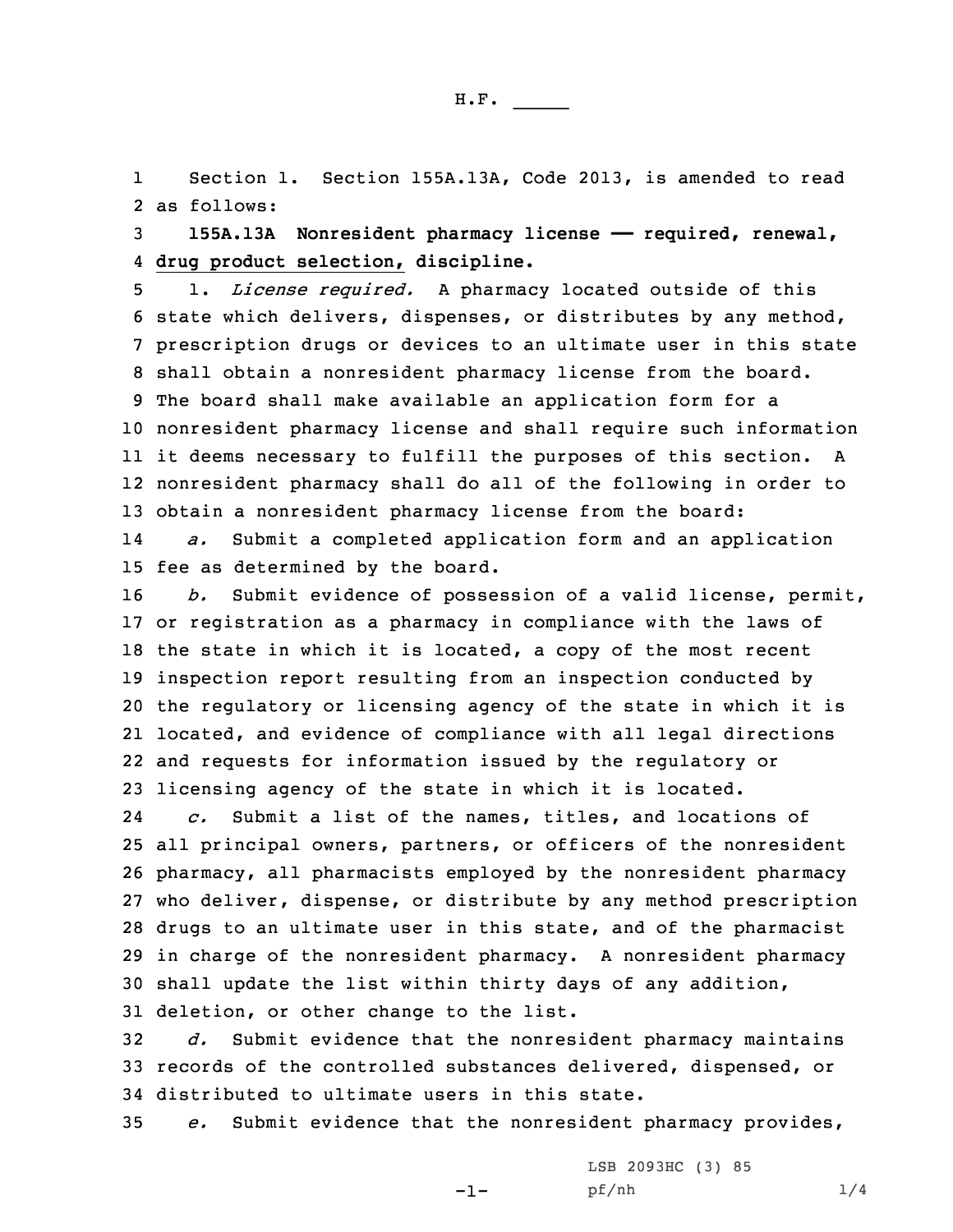during its regular hours of operation for at least six days and for at least forty hours per week, toll-free telephone service to facilitate communication between ultimate users in this state and <sup>a</sup> pharmacist who has access to the ultimate user's records in the nonresident pharmacy, and that the toll-free number is printed on the label affixed to each container of prescription drugs delivered, dispensed, or distributed in this 8 state.

 2. *License renewal.* <sup>A</sup> nonresident pharmacy shall renew its license on or before January 1 annually. In order to renew <sup>a</sup> nonresident pharmacy license, <sup>a</sup> nonresident pharmacy shall submit <sup>a</sup> renewal fee as determined by the board, and shall fulfill all of the requirements of subsection 1, paragraphs *"b"* through *"e"*. <sup>A</sup> nonresident pharmacy shall pay an additional fee for late renewal as determined by the board.

16 3. *Drug product selection.* <sup>A</sup> nonresident pharmacy is 17 subject to the drug product selection requirements specified 18 in section 155A.32.

 3. 4. *Discipline.* The board may deny, suspend, or revoke <sup>a</sup> nonresident pharmacy license for any violation of this section, section 155A.15, subsection 2, paragraph *"a"*, *"b"*, *"d"*, *"e"*, *"f"*, *"g"*, *"h"*, or *"i"*, chapter 124, 124A, 124B, 126, or 205, or a rule of the board.

24 Sec. 2. Section 155A.32, subsection 2, Code 2013, is amended 25 to read as follows:

26 2. The pharmacist shall not exercise the drug product 27 selection described in this section if either any of the 28 following is true:

29 *a.* The prescriber specifically indicates that no drug 30 product selection shall be made.

 *b.* The person presenting the prescription indicates that only the specific drug product prescribed should be dispensed. However, this paragraph does not apply if the cost of the prescription or any part of it will be paid by expenditure of public funds authorized under chapter 249A.

 $-2-$ 

LSB 2093HC (3) 85 pf/nh 2/4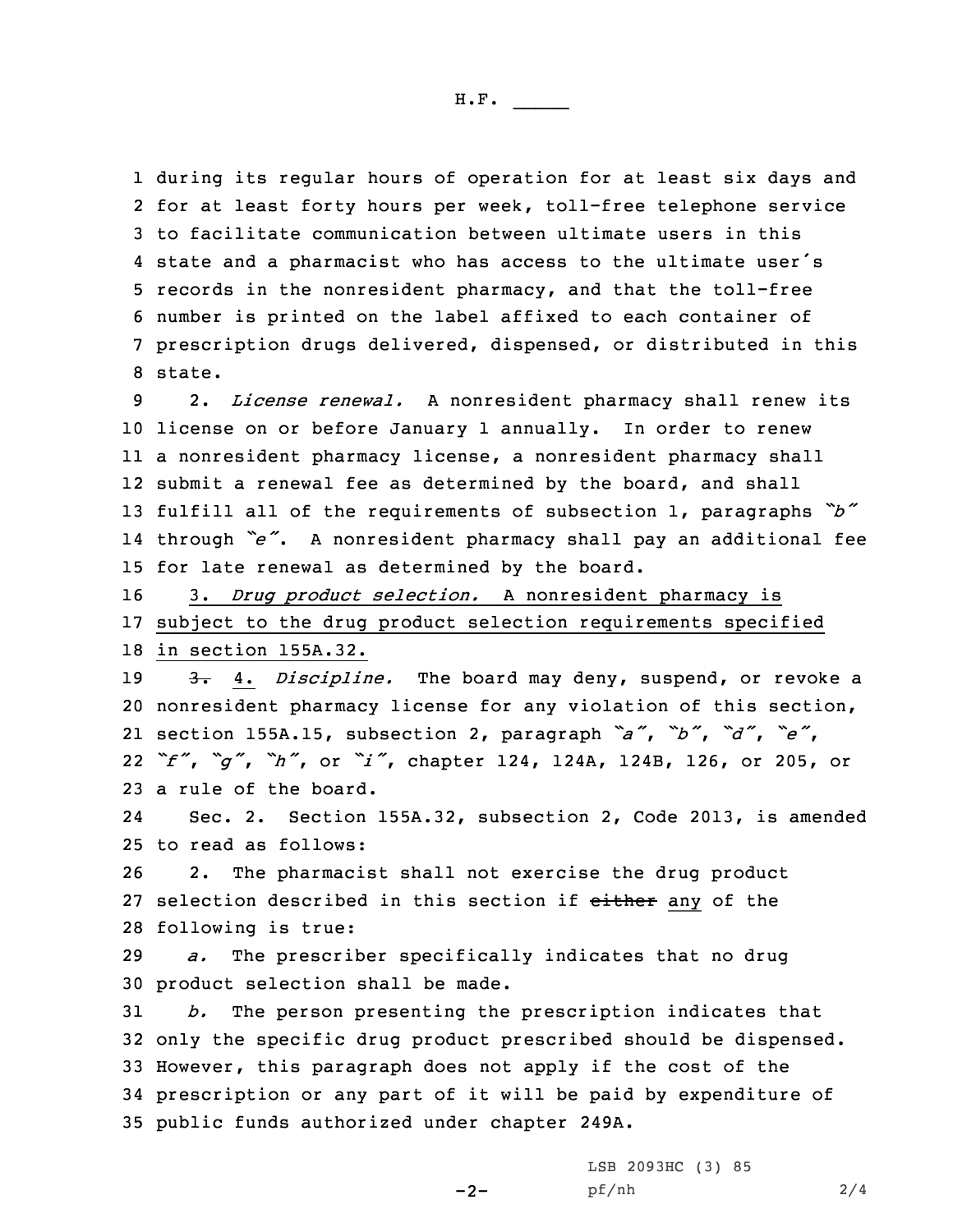1 *c.* The prescriber indicates that <sup>a</sup> specific drug product should be dispensed and <sup>a</sup> diagnosis of epilepsy is written on the prescription. For the purposes of this paragraph, *"drug product selection"* includes dispensing <sup>a</sup> drug product of another manufacturer instead of the specific drug product the patient is currently prescribed, and substituting <sup>a</sup> generic version for <sup>a</sup> brand version, <sup>a</sup> brand version for <sup>a</sup> generic version, or <sup>a</sup> generic version for <sup>a</sup> generic version of <sup>a</sup> different manufacturer. For the purposes of this paragraph, <sup>a</sup> *"specific drug product"* means <sup>a</sup> specific drug, strength, dosage form, or dosing regimen from <sup>a</sup> specific manufacturer. 12 Sec. 3. Section 155A.32, Code 2013, is amended by adding the following new subsections: 14 NEW SUBSECTION. 4. If drug product selection is prohibited pursuant to subsection 2, paragraph *"c"*, but the specific drug indicated is not available, the pharmacist may dispense <sup>a</sup> seventy-two-hour emergency supply of <sup>a</sup> bioequivalent of <sup>a</sup> specific generic manufacturer's product. If <sup>a</sup> pharmacist dispenses <sup>a</sup> bioequivalent drug product under this subsection, the pharmacist shall notify the patient and the prescriber of the substitution and shall resolve the shortage within seventy-two hours of dispensing the substitute drug product. The board shall adopt rules regarding notification of the patient and prescriber under this subsection.

 NEW SUBSECTION. 5. If drug product selection is prohibited under subsection 2, paragraph *"c"*, any differential in cost to the pharmacy or patient resulting from the prohibition shall be covered by the patient's health carrier as defined in section 514J.102.

## 30 EXPLANATION

31 This bill relates to drug product selection.

 The bill amends provisions relating to nonresident pharmacies to provide that <sup>a</sup> nonresident pharmacy is subject to the drug product selection requirements that are currently applicable to resident pharmacies.

-3-

LSB 2093HC (3) 85 pf/nh 3/4